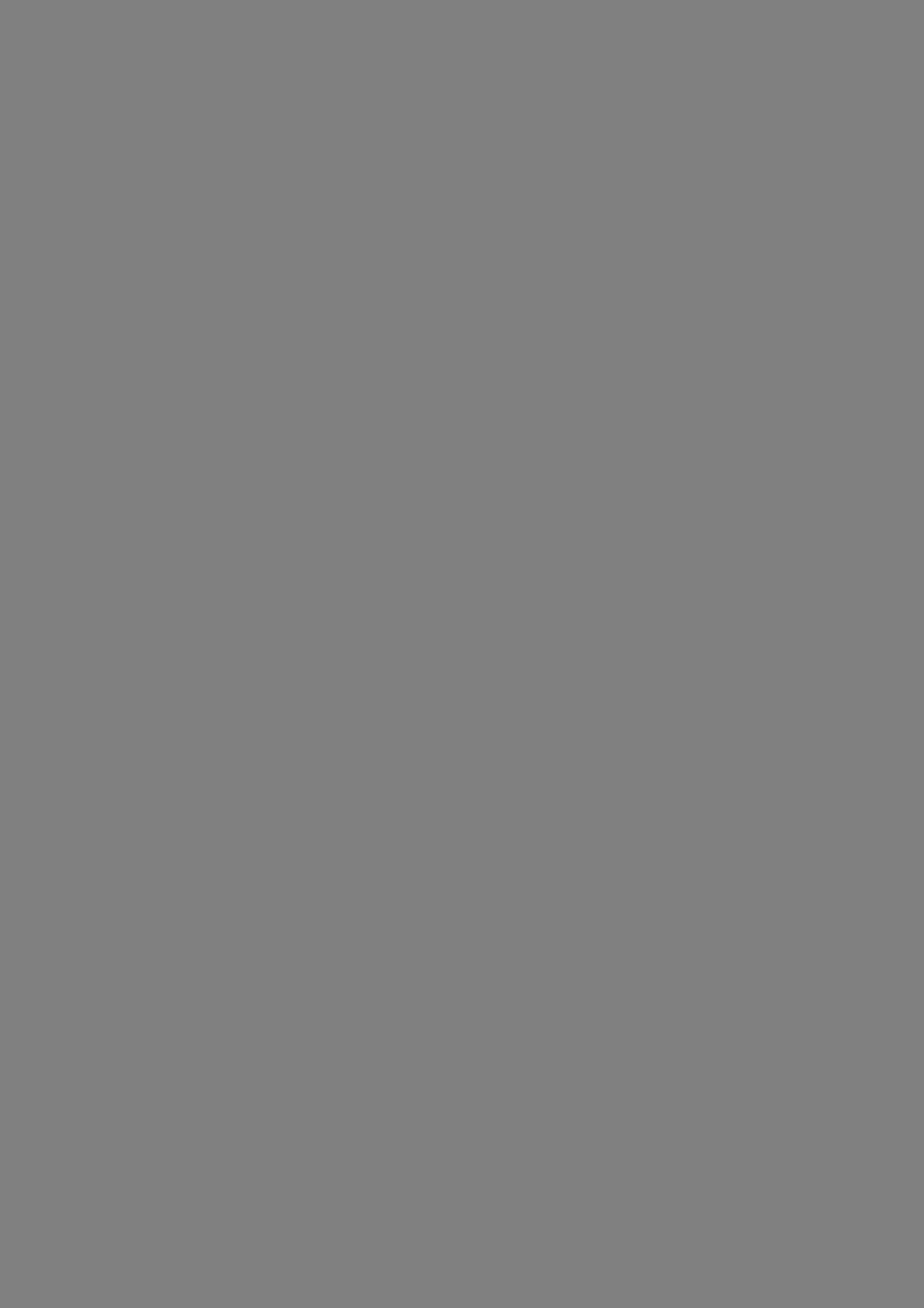# INTRODUCTION AND CONTENTS

The AMIS ZRM4 is an easy to use, yet highly featured 1 RU zone routing mixer. It features 6 inputs that can be balanced XLR mic or dual RCA/balanced XLR line level, all of which are available to any combination of 4 zone outputs.

Input #1 can be designated as a paging input with priority over all other inputs, individually selectable at each zone output. Front panel switches with LED indication provide for the simple routing of each input. Each input has bi colour status LED indication & 2 stage equalization. Each input has an internal gain trim which can provide a further +/- 15dB of gain, to allow the perfect set up of input gain no matter what the input signal may be. Phantom power & high pass filters are also supplied per input.

Each balanced XLR zone output features a dual colour status LED & switchable paging mic priority. Remote VCA's are available for each output allowing for a wall mounted volume control to be installed in remote zones allowing for a volume range from off to whatever the master level on the AMIS ZRM4 relevant zone output is set to.

Alert, Evacuation, Bell & Pre Announce tones are provided on board. The AMIS ZRM4 is a compact yet extremely versatile zone routing mixer which makes the complex task of multizone signal routing simple & cost effective.

| INTRODUCTION              | 3  |
|---------------------------|----|
| FRONT PANEL               | 4  |
| REAR PANEL                | 5  |
| INTERNAL ADJUSTMENTS      | 6  |
| BASIC SETUP AND OPERATION | 7  |
| ADVANCED FEATURES         | 8  |
| BLOCK DIAGRAM             | 9  |
| SPECIFICATIONS            | 10 |

AUS, EUR, USA Copyright 4th Mar 2005 Rev A: 4th Mar 2005





CAUTION: TO REDUCE THE RISK OF ELECTRIC SHOCK. DO NOT REMOVE COVER (OR BACK). NO USEB-SERVICEABLE PARTS INSIDE

BEFER SERVICING TO QUALIFIED SERVICE PERSONNEL



This symbol is intended to alert the user to the presence of uninsulated "dangerous voltage" within the product's enclosure that may be of sufficient magnitude to constitute a risk of electric shock to persons.



This symbol is intended to alert the user to the presence

Caution:

of important operation and maintenance (servicing) instructions in the literature accompanying the appliance.

To prevent electric shock do not use this (polarised) plug with an extension cord, receptacle or other outlet unless the blades can be fully inserted to prevent blade exposure. To prevent electric shock, match wide blade of plug to wide slot, fully insert.

## **WARNING!**

TO REDUCE THE RISK OF FIRE OR ELECTRIC SHOCK.<br>DO NOT EXPOSE THIS EQUIPMENT TO RAIN OR MOISTURE.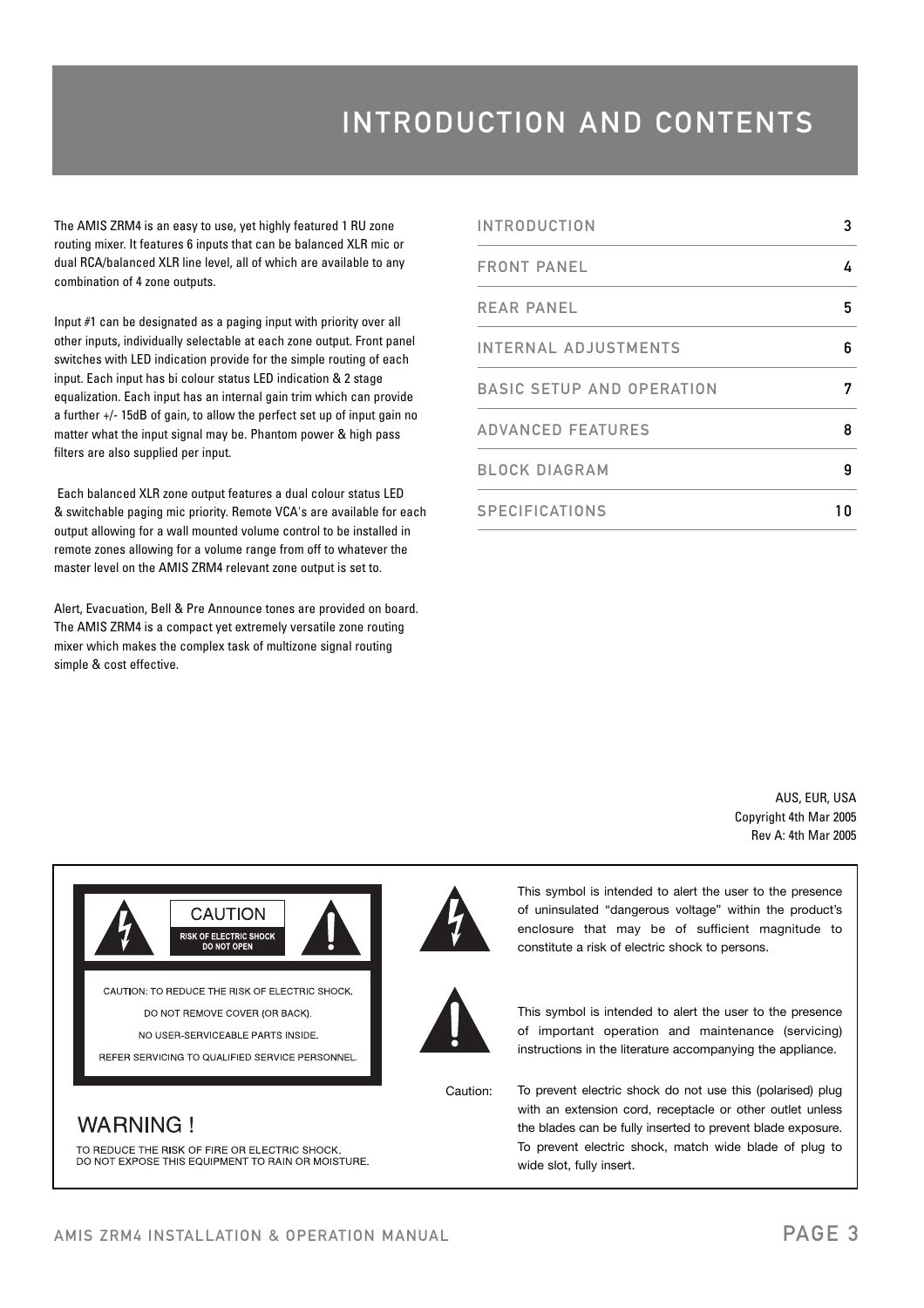## FRONT PANEL



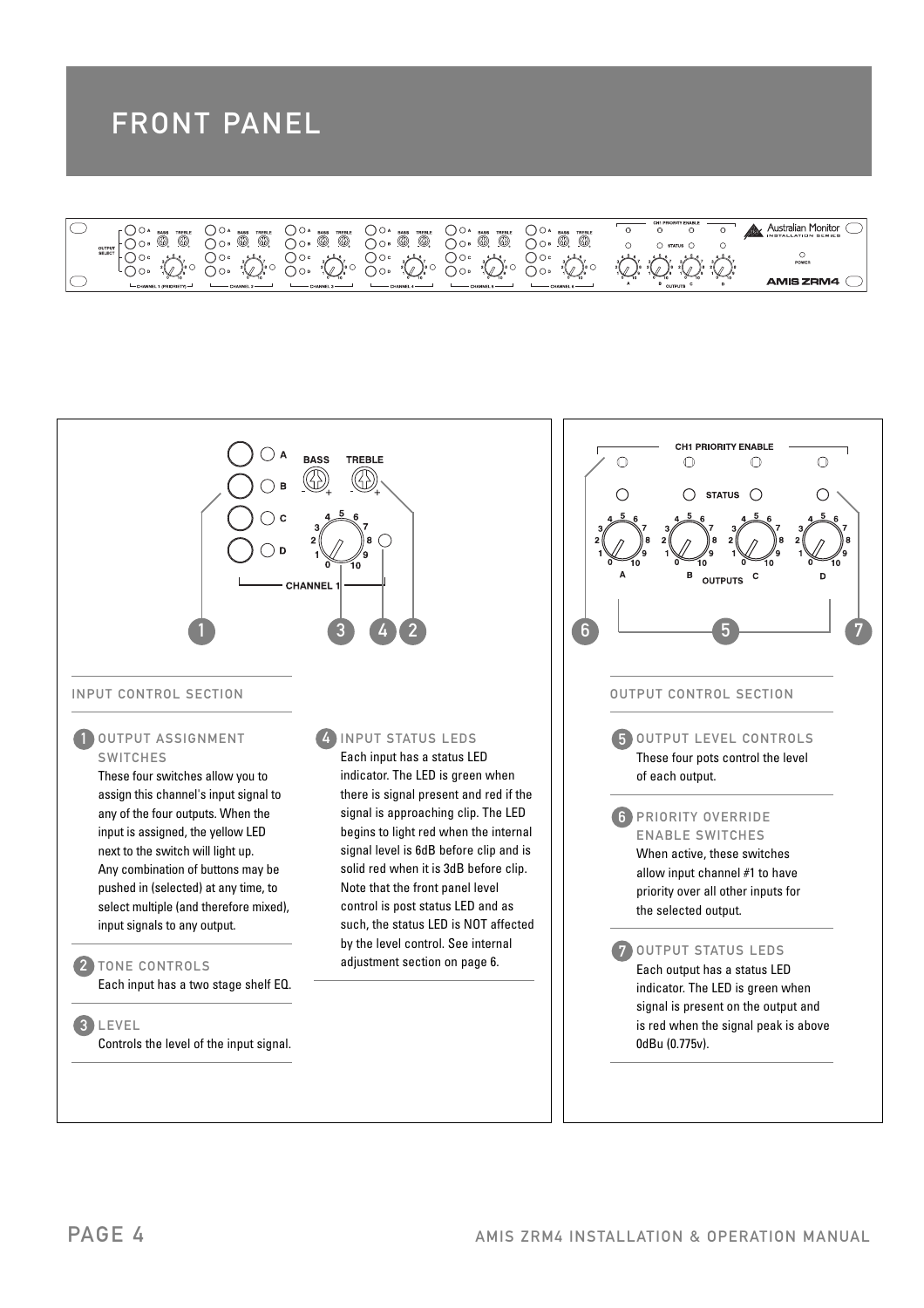## REAR PANEL







Each channel has a dual RCA and XLR input. The RCAs accept line level signals and are internally summed to mono. The XLR accepts balanced mic or line level signals depending on the internal gain switch adjustment. The XLR will also have +15v phantom power if selected on the internal switch. See page 6 for more information about the internal adjustments available.



**NOTE:** Channel #1 is the priority **input and as such is able to cause other signals to be ducked when active. If you have a paging mic, it should be connected to channel #1. Channel #1 is not affected by muting from the chime module or level control from the VCAs, so signals that need to be muted in the event of an emergency or need to be controlled by a remote level control should NOT be connected to channel #1.**

#### 2 OUTPUTS

The output XLRs provide balanced line level signals.

#### **3** CHIME MODULE CONTROL CONNECTIONS

These connections are used to trigger the internal tones. Only one tone can be triggered at a time. Triggering occurs by connecting the ALERT, EVAC, BELL or PRE terminal to COM. The pre-announce and bell tones are routed along with input channel #1, whilst the evac and alert tone are always routed to all outputs.

#### 4 VCA

Each output level may be controlled by a RC1 remote wall panel or 500k ohm log (A) pot. This connector provides connection for these panels. The VCA is in series and before the master output level controls, so that setting either VCA of Master level control to zero will mute the output.

#### 5 POWER 20V AC

This 2.1mm connector accepts 20v AC from the provided power supply. Alternatively, the unit may be powered from a 24-34v regulated DC power supply or battery.

a. <u>ය</u>  $+24V$ 

**E**<br>DC POWER CONNECTION

#### 6 EARTH

The earth stud provides a location to connect a mains earth strap.



**A NOTE ABOUT GROUNDING: It may be necessary in some circumstances to ground the AMIS ZRM4 to eliminate noise in the system. This can be done using the earth stud or by making sure that the chassis is electrically connected to the equipment rack (which should be grounded).**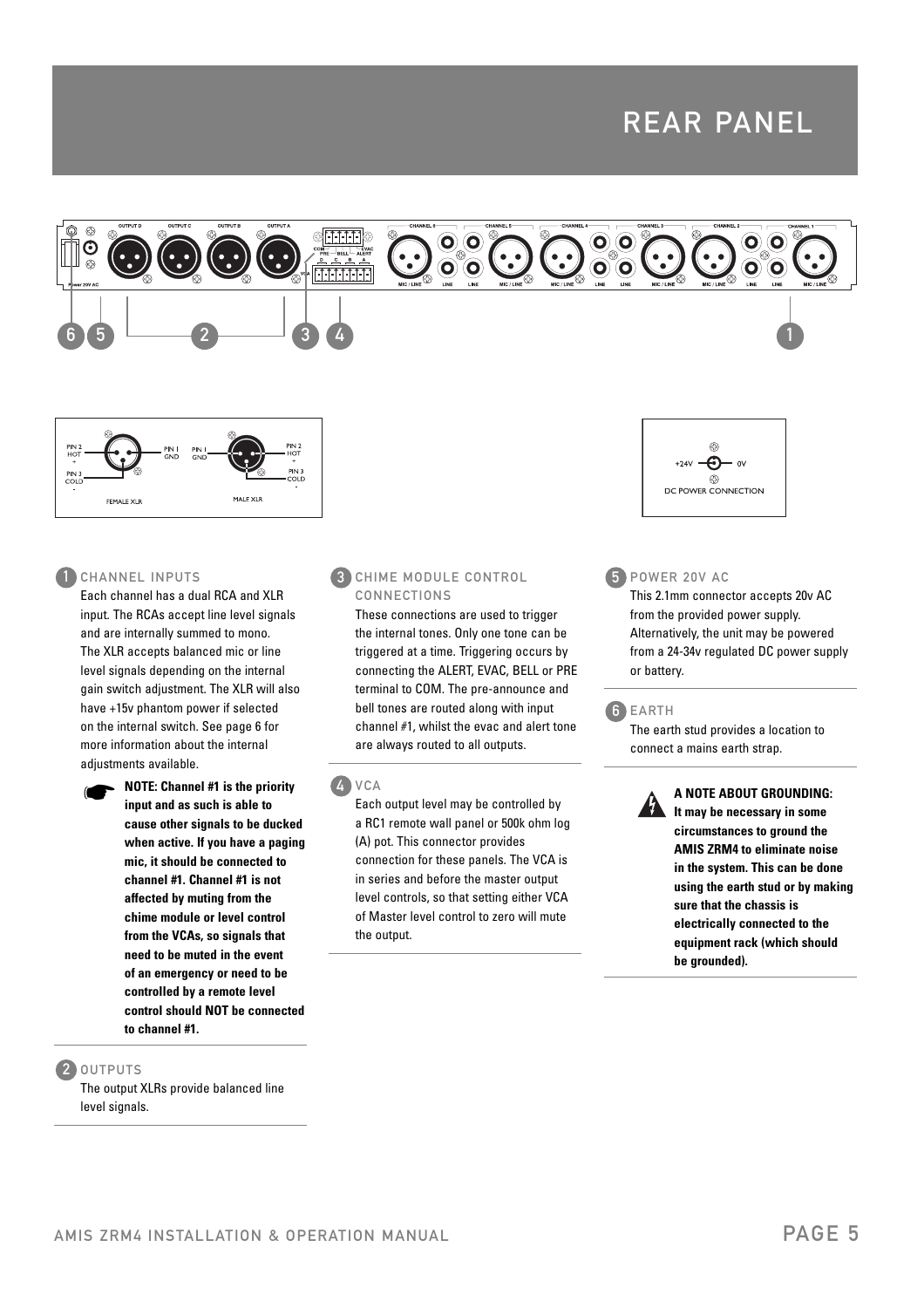## INTERNAL ADJUSTMENTS



#### $1$  HPF

When this switch is in the "HPF OUT" position, the signal bypasses the high pass filter. Otherwise the signal is filtered by a high pass filter with a knee of approximately 150Hz. This is useful in removing "thumps", "pops" and "rumble" when using the input with a lectern or handheld microphone.

#### 2 PHANTOM

15v phantom power is available for condenser or electret microphones on the XLR input when this switch is in the "PHANTOM ON" position.

#### 3 MIC / LINE

☛

These two switches control the sensitivity of the XLR input. In the "MIC" position the XLR input is suitable for use with microphones; in the "LINE" position the XLR input is suitable for use with a balanced line level signal.

#### **NOTE: Both MIC/LINE**

**switches must be in the same position for correct operation of the balanced input. The MIC/LINE switches only affect the XLR input.**

#### 4 GAIN TRIM

The input gain can be cut or boosted by up to 15dB using this control. This control affects both the XLR and the RCA inputs. This allows a wide rage of program sources to be set up with optimum gain structure. With the gain trim in the centre position, the boost/cut is set to 0dB. See the block diagram on page 9 for details of the gain structure.

#### 5 TONES LEVEL

This controls the level of all the tones generated by the tone module.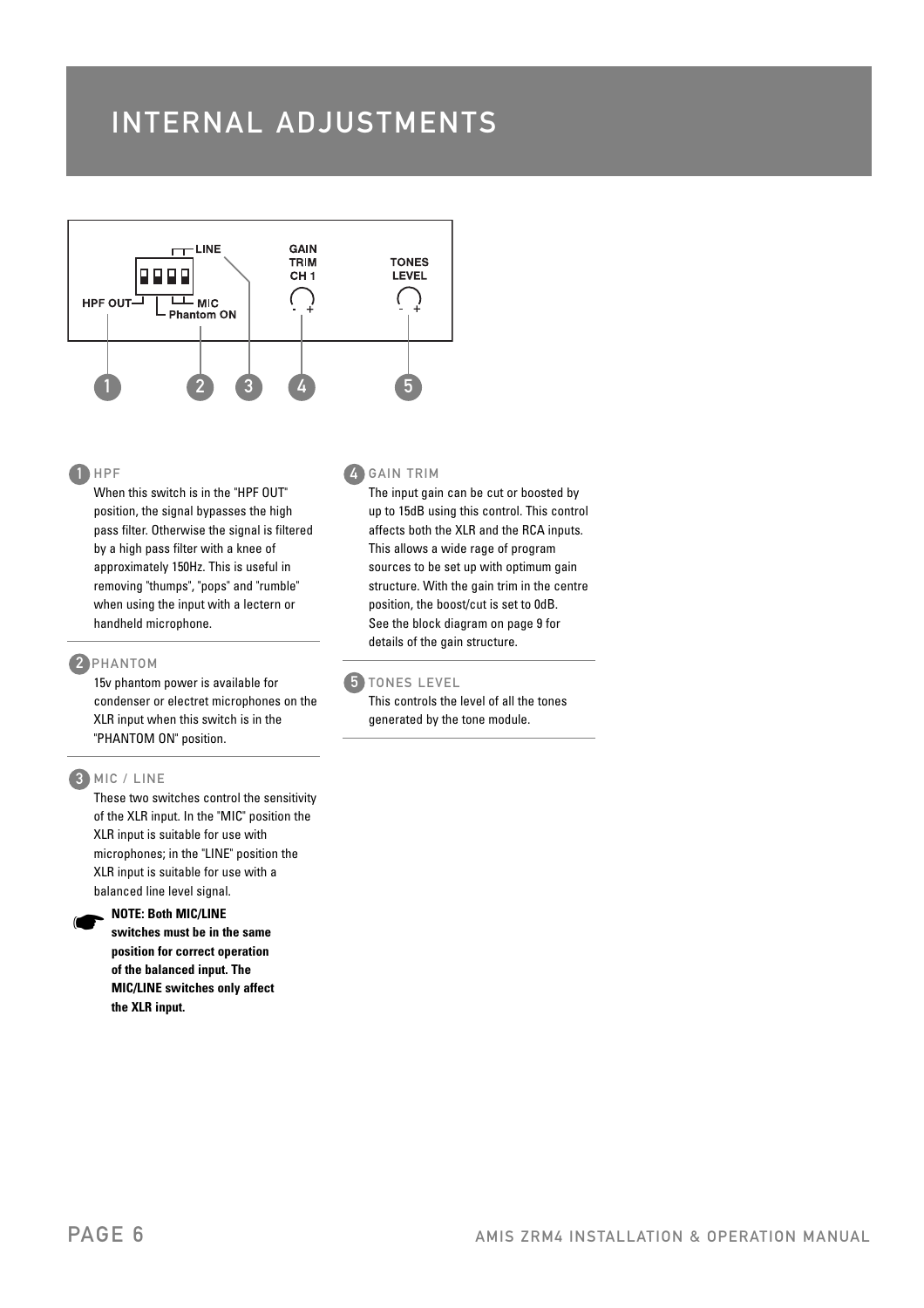# BASIC SETUP AND OPERATION

The inputs of the AMIS ZRM4 can accommodate a wide range of sources including dynamic microphones, DVD and CD players. The zone outputs may be used to drive power (booster) amplifiers, mixers or mixer amplifiers. Each installation will require setting the appropriate relative mix of levels between microphones, program sources and tones for each zone and balancing between the zones. Because of the variation in levels between the possible sources, AMIS ZRM4 offers a number of gain stage adjustments so you can set the correct levels for your application.

Also consider what the outputs are driving….

Setting up correct gain structure through the whole system is important to achieve optimal results.

The following step by step procedure has been devised to assist during the setup process. When the AMIS ZRM4 was shipped to you from the factory, it was set up in a particular way. In the following procedure it is essential that you are starting from these initial settings.

- + Program Input Gain Controls half (12 o'clock)
- + XLR Mic/Line switch MIC
- + Input Level Controls off
- + Output Level Controls off

#### CONNECT THE SOURCES

First connect all the required sources to the appropriate input connectors. If the source is a microphone, set the MIC/LINE switches to the "MIC" position. If the source is an electret or condenser microphone, set the phantom switch to the "PHANTOM ON" position. If the source is a microphone used for speech such as for paging, set the high pass filter switch to the "HPF ON" position. If one of the sources needs to have priority over the some other sources (paging or jukebox), ensure that it is connected to input channel #1 as this is the designated priority input.



**NOTE: The high pass filter has a knee around 160Hz and a roll-off of 6dB/octave. Using the HPF helps to eliminate thumps and rumble often heard through paging mics.**

#### CONNECT THE OUTPUTS

Turn the amplifiers off. Connect the AMIS ZRM4's outputs to the amplifiers' line level input. Check that the AMIS ZMR4 is on, then turn on the amplifiers. If the amplifiers have a level controls, set them to maximum.

#### TEST THE INPUT LEVELS

For each source, try to achieve the highest signal level possible. i.e. for a CD player, cassette deck or other music source, put on the loudest anticipated program music or for a paging mic make a loud page. During this signal condition, the input status LED should light green and may occasionally turn red for a short period.

If the status LED stays red (more than 5% of the time), you should reduce the input gain trim. If the status LED never turns red at all, you may wish to increase the input gain trim if required.

#### ASSIGN THE SOURCES TO THE OUTPUTS

For each input, activate the appropriate output assignment switches to the outputs you wish the signal to be routed. Yellow LED's will indicate which input is routed to which output

#### SET UP THE PRIORITY FUNCTION

If a priority signal such as a paging mic or line source is required, switch the priority override enable switch to the on position (in) for that zone. (See page 8 for further information)

#### SET THE LEVELS

Turn the input levels up to 5. For each output, turn up the level until it is at an appropriate level for the listening environment. You will now have to adjust the relative levels of the inputs to achieve a good balance for each zone. It is generally a good idea to set up the priority signal (if any) first. The aim of these adjustments is to have all level controls at between 3 and 7. This may not be possible however. A good rule of thumb is that input level controls should be higher than the output level controls.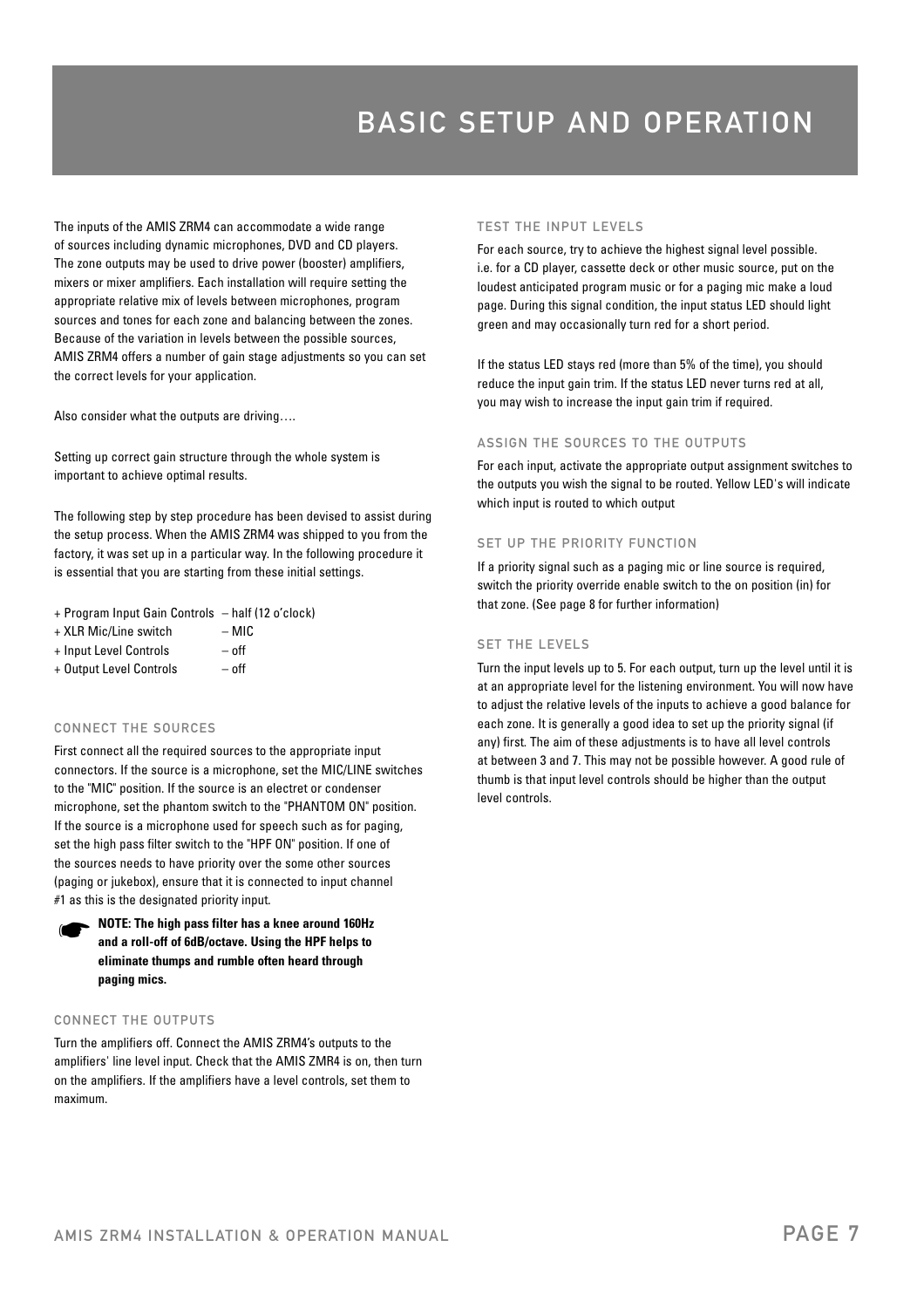# ADVANCED FEATURES

#### TONE CONTROLS

Each input channel includes bass and treble trim pots which may be used to adjust the tone of the signal. The bass trim offers +/- 12dB of cut/boost to signals at 100Hz. The treble trim offers +/- 10dB of cut/boost to signals at 10kHz.

Using the bass cut in association with the high pass filter is useful for further reduction of rumble from microphones.



☛

**NOTE: Attempting to add bass to systems that can not reproduce bass well (such as transformer coupled ceiling speakers or horn speakers) will only reduce the headroom of the system and contribute to distortion.**

**NOTE: adding bass or treble boost may cause the input to clip, so keep an eye on the input's status LED, and reduce the gain trim if required.**

#### PRIORITY OVERRIDE

Each output channel has the ability to mute all other input signals in the selected output when there is signal present on channel #1, if channel #1 is assigned to that output. To enable this function activate (press in) the "CH1 Priority Enable" switch for the required output and assign channel #1 to that output. This is useful for paging microphones, juke boxes and other situations where an occasional signal needs to interrupt the normal programme.

#### REMOTE VOLUME CONTROL

The level of each output may be controlled via a RC1 remote level control panel or 500k ohm log (A) pot. For each output there are two pins on the connector labeled VCA on the rear panel. The RC1or 500k ohm log (A) pot should be connected to these pins. Please note that the remote level control inserts before and in-line with the output level control so the RC1 sets the maximum output level (for normal signals) and the front panel master attenuates from that level. Also note that an RC1 control will have no effect on the signals from input channel #1 or any of the tones generated by the tone module This is so that the paging can not be turned off in a zone it has been assigned to. If paging is too loud in a zone, the master output level control for that zone should be turned down.



**NOTE: If using a 500k ohm pot, the connections should be made to the wiper terminal and the anti-clockwise terminal. i.e. max resistance = max volume**

#### TONE MODULE

The tone module generates four separately triggerable and priorioritised tones. They are listed in order of highest to lowest priority. Each tone is triggered by shorting the "COM" pin of the tone module control lines connector to its associated pin.

EVAC - An evacuation signal. Triggered by shorting the EVAC pin to the COM pin. The EVAC signal will continue until the short is removed. Triggering the EVAC signal will mute all inputs except channel #1.

ALERT - An ALERT/alarm signal. Triggered by shorting the "ALERT" pin to the "COM" pin. The ALERT signal will continue until the short is removed. Triggering the alarm signal will mute all inputs except channel #1.

BELL - A chime like a BELL being struck twice, a short gap and then repeated. Triggered by shorting the "BELL" pin to the "COM" pin. The BELL signal will continue until the short is removed.

PRE-ANNOUNCE - A four note chime, suitable for use before a page is made. Triggered by shorting the "PRE" pin to the "COM" pin. The PRE-ANNOUNCE chime will sound only once for each time the chime is triggered.



**NOTE: The bell and pre-announce chimes are routed with signals from channel #1, thus any output which has channel #1 assigned to it will also receive these tones. The EVAC and ALERT signals are routed to all outputs AFTER the level controls. This is to ensure that all zones receive these tones.**

| the property of the con- | I<br>۰.<br>۰. |
|--------------------------|---------------|

**NOTE: Because EVAC and ALERT do not mute channel #1, it is not advisable to connect a continuous source (such as a radio or CD player) to this input.**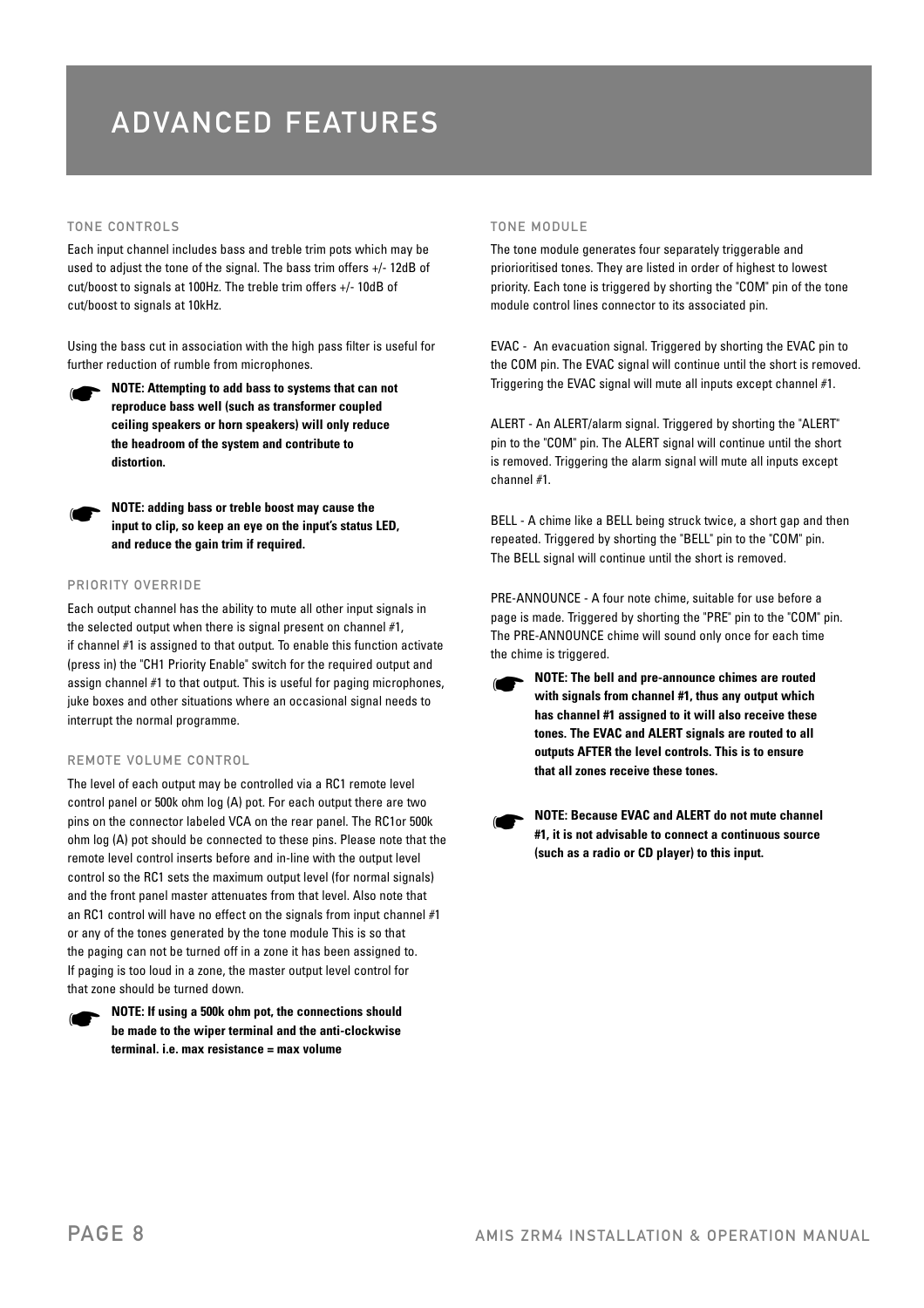## BLOCK DIAGRAM



\* RC1 remote level control available seperately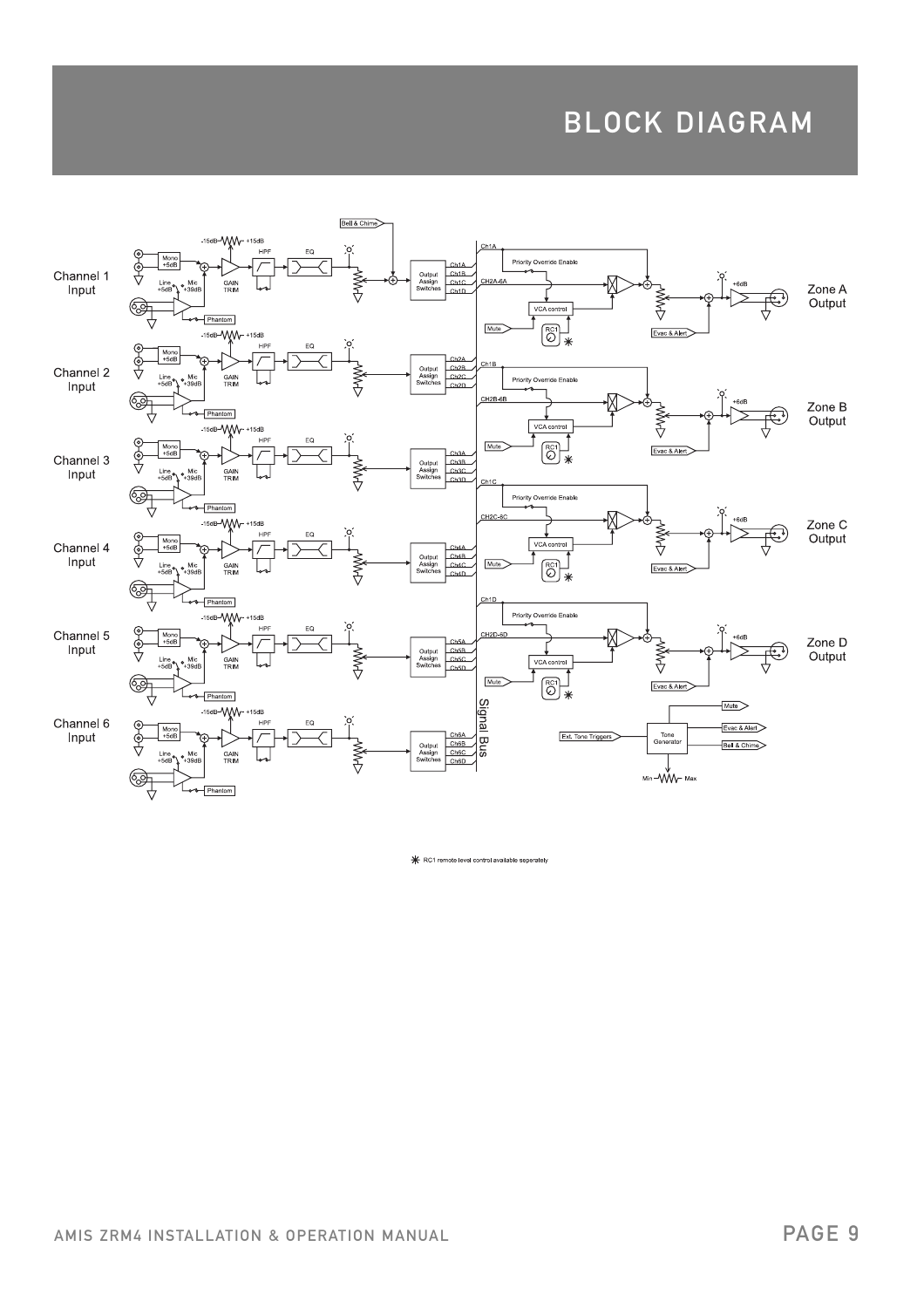# SPECIFICATIONS





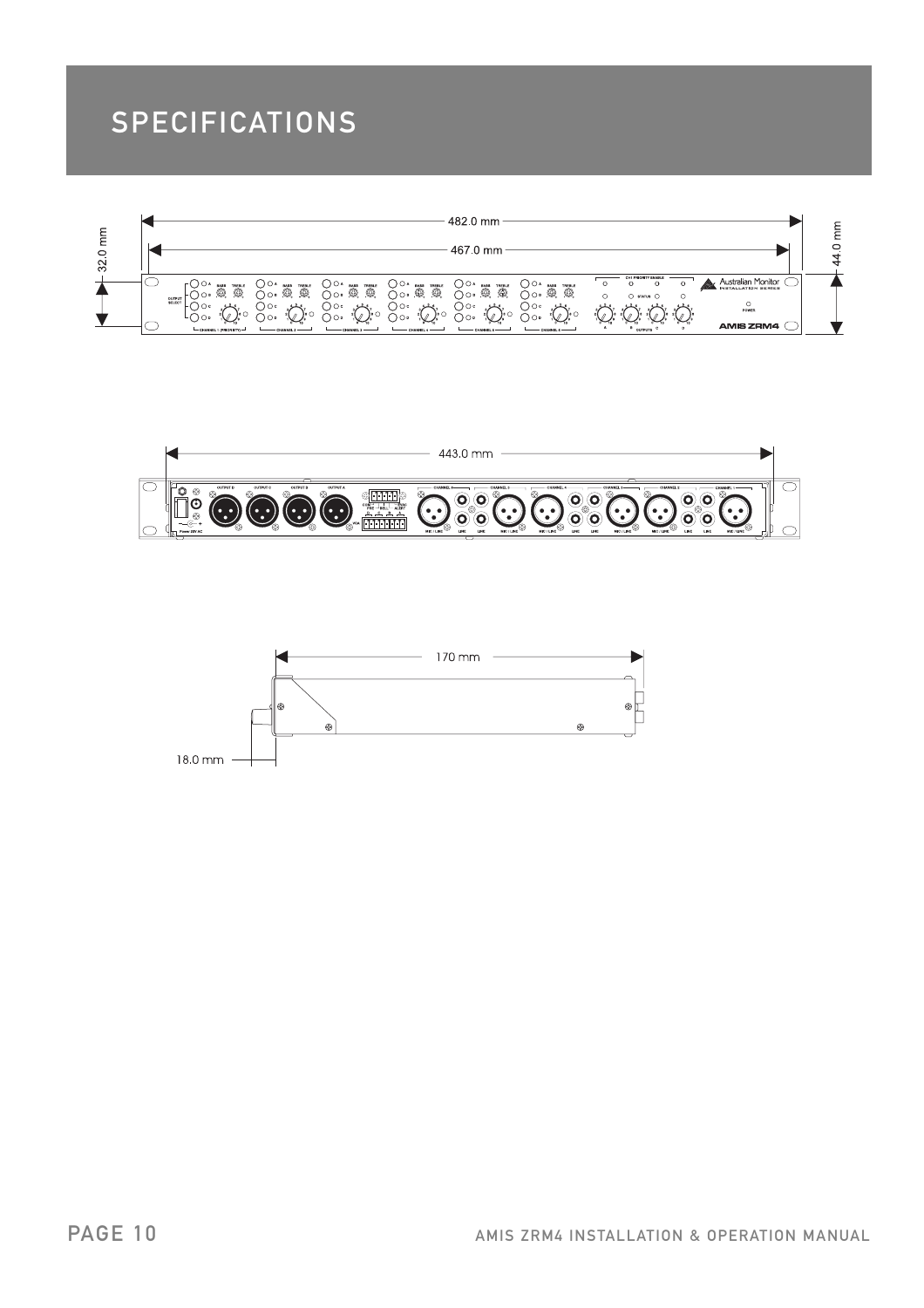# **SPECIFICATIONS**

| FREQUENCY RESPONSE | $<$ 5Hz to $>$ 22kHz<br>$(0dB/-3dB)$     |
|--------------------|------------------------------------------|
| THD                | less than 0.1%                           |
| NOISE              | <-90dBu 20Hz-20kHz<br>(all pots centred) |
| CROSSTALK:         | <-65dB@1kHz                              |
| PHANTOM POWER      | 15VDC                                    |

| DIMENSIONS (h x w x d) | 44 x 482 x 188mm                       |
|------------------------|----------------------------------------|
| WEIGHT                 | Net 2.9kg Shipping 4.4kg               |
|                        | Net 6.4lb Shipping 9.7lb               |
| POWER INPUT            | 20VAC                                  |
|                        | 600mA max                              |
|                        | or                                     |
|                        | 24 to 34y DC regulated                 |
|                        | $600mA$ max                            |
| <b>SENSITIVITY</b>     | (input required for OdBu out)          |
| RCA IN                 | $-26$ dBu to $+4$ dBu (39mV to 1.23 V) |
| <b>XLR LINE IN</b>     | -26dBu to +4dBu (39mV to 1.23V)        |
| <b>XLR MIC IN</b>      | -60dBu to -30dBu (0.78mV to 25mV)      |
| <b>MAX LEVEL IN</b>    | >14.1Vrms (+25dBu)                     |
| <b>MAX LEVEL OUT</b>   | >15.4Vrms (+26dBu)                     |
|                        |                                        |